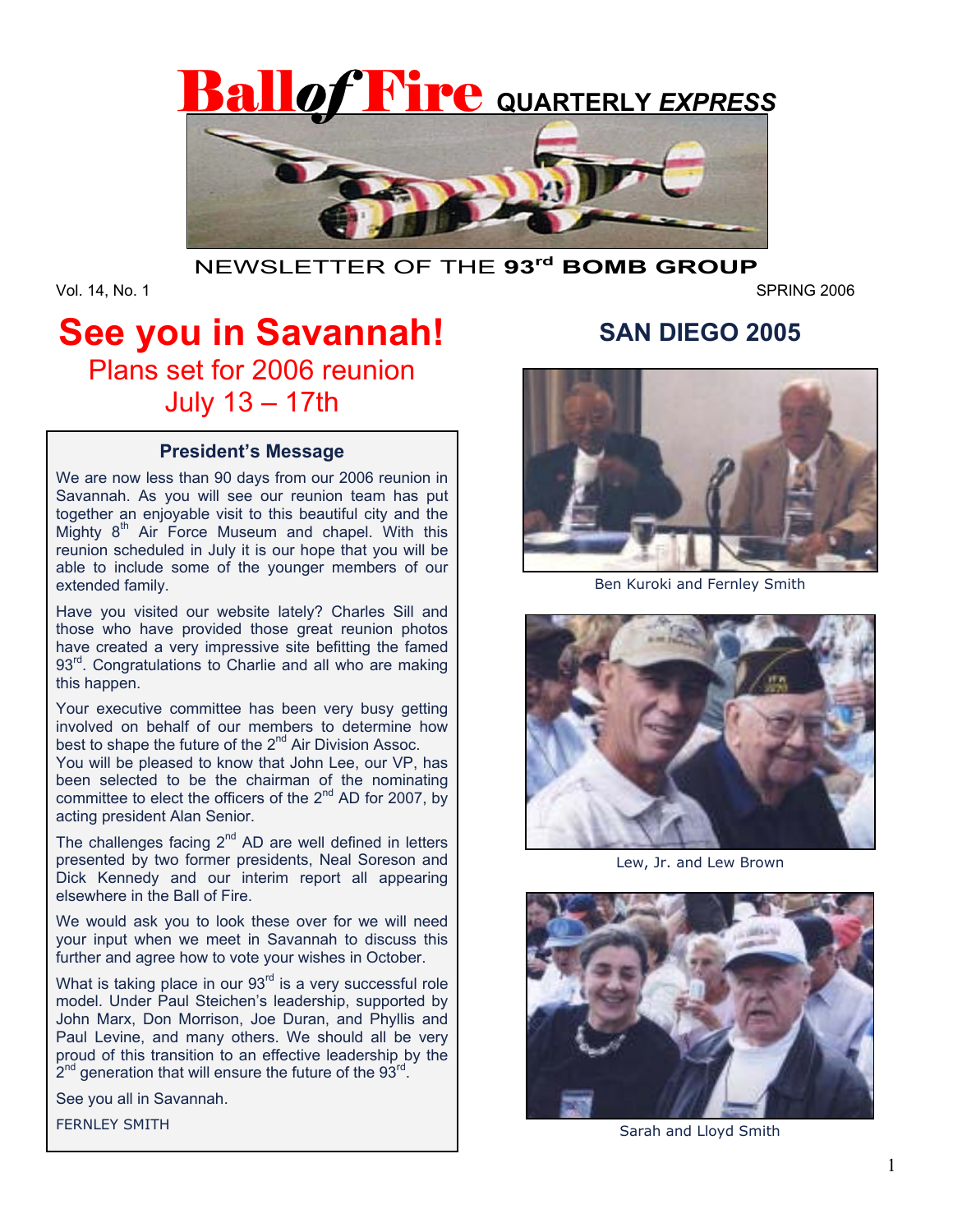## **LETTERS TO THE EDITOR**

#### To the Editor,

 Just a note to tell you about the death of Jim Marchione, asst. eng, on Mc Kamy's crew in 328<sup>th</sup> squadron, from Sept.'43 to April '44, tour of duty. That leaves me as the last survivor of that crew.

#### *Carmen J. Fox*

#### Dear Paul,

 Sorry to have taken so long to write you… thank you for the "Ben Kuroki" books. One will become a part of our exhibit on Japanese American history, located in the museum aboard the USS Hornet (docked in Alameda, Ca).

 Our organization, "Friends and Family of Nisei Veterans" (FFNV) will hold the first meeting of the 2006 in the Community Hall in Morgan Hill on Saturday. Our next event is the annual Nisei Veterans Memorial service in Roberts Park above Oakland. I hope you can attend so we can have a little more time to converse.

 We will have the Peninsula Scout Band there to play military tunes prior to the service at noon. Please stay for the pot luck following the service.

Looking forward to talking with you about Ben Kuroki.

#### *Sincerely,*

*Lawson I Sakai - E Company, 442nd, RCT* 

#### Dear Sir

My pilot, J.W. Reid, 330<sup>th</sup> squadron has been ill for some time. He may be reached through his son, Jim Reid III (5012 Tulip St., Amarillo, TX 79110 (806-353-1379).

 You might be surprised to know I was the author of a long story in the first issue of the Ball of Fire. The editor (Paul Steichen Sr.) wrote to me and said my story of the 330<sup>th</sup> ordinance Christmas party in our barracks (we had it lined with the bomb loaders) was picked out of 250 submitted stories.

*Bob B Tredway 438 W. 58th Terrace, Kansas City, MO 64113* 

#### Hi Paul,

Sorry I am late with my fee but I have had some problems.

#### *Richard Trousdale*

*601 N Hayden RD Lot 93, Scottsdale, AZ 85257-4744* 

#### Dear Sir:

 My Father, Harry H. Powers, a retired major in the USAF, passed away January 19<sup>th</sup>, 2006. He completed 35 high altitude missions over Germany as a B-24 Navigator 93rd Bomb Group, 330 bomb Squadron. He enlisted May of '43 in 52 integrated regular USAF Captain, was spot promoted to Major and Lt. Col B-47 select crew. He retired Oct 1970 as a Major.

 We are interested in sending a picture of his B-24 Bomber Crew and submitting a small memorial article as Folded Wings or your suggestion. We got your name from his copy of The Journal and hope you can either help us or guide us in the right direction. We truly appreciate any help you can give.

*With sincere thanks*, *Helen Bradford (daughter) Chris Bradford*

#### Howdy Folks,

 My dad (Oswald Sis) flew on Satan's Sister as the flight engineer. Which aircraft version of that name I'm not sure. The photo for the crew in your web site is beside a new aircraft fresh from the factory that this crew ferried across the Atlantic. He is pictured in the back row closest to the wing. He tells me that his helper had just dropped a screwdriver into one of the oil tanks while they were doing maintenance. Thus the "sour" look, as he calls it, is seen in the photo.

 Seems as though this crew arrived after D- Day and was first used to ferry supplies to France before any missions that counted. From then on bits and pieces.

 I'm sure dad would like your newsletter. Thanks a million for your web site.

*Dave Sis Castle Rock, CO*

Thank you, Paul, for the good hard work you put into this.

*Joe Bisson (Barton's crew)* 

 Enclosed are my dues for the year. I am in a rest home, and have been for 2 years. Tell Cal and the rest "Hello". I am the only one left from my crew. I went to the group in Dec '43. Captain Forth was my pilot after I lost my original crew at Gather early in '44. I flew 32 missions.

Take care, Ed

*Ed Wagner 305 E Windsor Apt 202, Arkansas City, KS 67005-3845*

#### Hello John,

 We want to notify you of the death of Michael J. Debrino, Sr. of the 93<sup>rd</sup> on 3/16/06. Please let us know if you need additional information.

*Jeanne Ciampino* 

Hi,

 I received your email address and mailing address from Joe Avendano Duran. I would like to join your group. I understand the dues are \$20 per year. I assume I just send you \$20. Please confirm.

 I live in Cedarburg, WI and grew up in nearby Grafton, WI. I am 54 years old. Our local Legion Post is named after Roy Harms, who was the pilot of Hells Angels in the 93rd and died along with most of his crew at Ploesti on Black Sunday. Roy was a friend of my aunt. I have been interested in his military career since I was a boy. I have studied the Ploesti raid and have made numerous presentations on the battle and how Harms died.

Looking forward to your correspondence,

*Allen Bucholz -* bucholz@wi.rr.com

 I am trying to resource information on my Dad's unit. He was a top turret gunner on a B24 and flew over 30 missions and received Air medal with oak clusters, purple heart and distinguished flying cross. I have his service number 35058540. Please advise best options for info. Thanks.

*Dick Baldwin*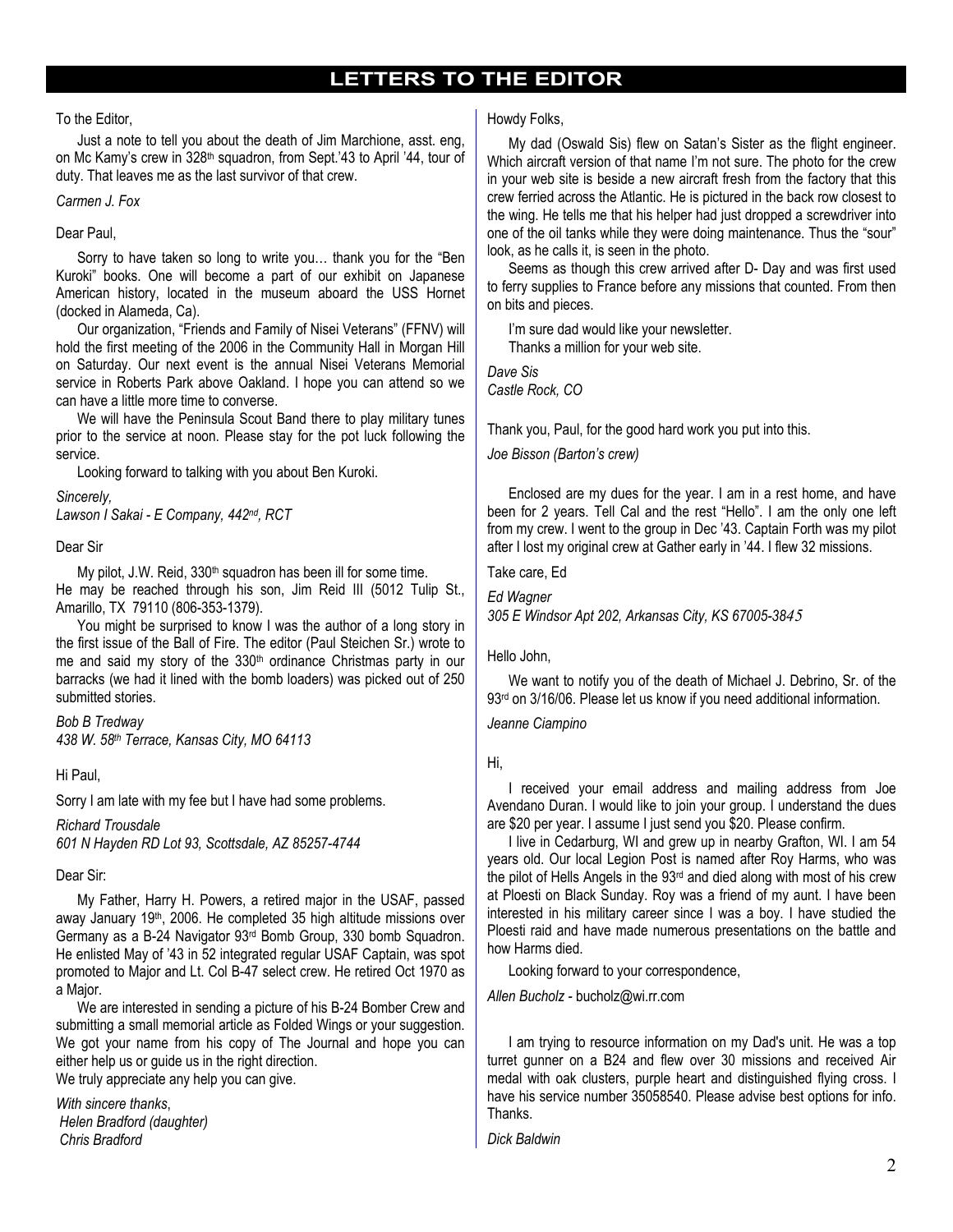#### **Draft Report for Business Meeting**

 At our San Diego meeting, the membership voted to have the Executive Committee develop a recommendation on this matter for a discussion and a vote in Savannah.

 Separately in this issue of the BOF there are detailed articles on this matter by two former presidents of the 2nd AD. i.e.: Neil Sorenson and Dick Kennedy Both Neil and Dick and several other officers have formed the High Right Society, led by Dick Kennedy with founders Neil Sorenson, Walt Mundy and Hap Chandler. I have personally invited Hap Chandler, who lives in Atlanta, to attend our reunion in Savannah for our discussions with the membership on this matter.

The goals of the High Right Society have been stated as follows:

1. Remove the current president

2. Conduct a financial audit.

 3. Remove the censorship by certain executives of the editor of the 2nd Air Division journal.

 4. Review the Fulbright foundation oversight responsibilities to ensure USA control.

 5. Empower the Heritage League appropriately to meet its defined goals.

 6. Revise the by-laws, if necessary, to provide for more equally shared financial support between the Norwich Museum and the Mighty 8th Air Force Museum.

 7. To elect a new executive management team to achieve these changes which are deemed necessary to keep the 2nd Air Division alive.

 As of March the then president, DeCanti, has resigned and Alan Senior, the executive VP is now the acting president.

 Very shortly, the High Right Society will formalize for Alan Senior the steps that must be taken to meet the goals of the High Right Society and Alan's election as the next president of the 2nd AD will likely hinge on his support for this program.

 In addition, it is expected that the nominating committee, of which our own John Lee has been asked to serve, will very seriously consider the High Right Society's recommendations when selecting the new leadership.

 We expect to have much more to share with all of you at our July meeting in Savannah and are attempting to provide our final draft for publication in the summer issue of the BOF.

#### Signed,

*John Lee/, Vice-President and Fernley Smith, President (for the executive committee)* 

 $\sim$  Sorry, due to lack of space not all information submitted on this issue is included. Look for more info in your registration packet.

*- Editor*

#### **Cal Davidson's Response to Baldwin Inquiry**

 Very little info available to me on your Dad. I did find his crew in several of my loading lists and have listed one below. I have no addresses on any of these men. My loading lists are from scattered dates and the dates I found your dads crew on were 1/5/45, 1/28/45, 2/3/45, 2/6/45, 3/3/45, 3/10/45, 3/18/45 and on 12/24/44 I found the Neely Crew flying with a different Engineer, Top Turret gunner. It is possible he may have been wounded before this date and the crew flew with a replacement. Nothing is reported in our history on fighter, flak or any damage to the Neely crew but our history does occasionally miss reporting some of these incidents.

 Your Dad was in the 330th Squadron and was the Engineer on the crew. All Engineers and Radio-ops were normally promoted to T/Sgt.

 Most all flying personnel received a list of their missions flown and was signed by their Commanding Officer. If you do not have a copy of his discharge papers check with the local county Recorder's Office, at his time of discharge, as all WWII vets were asked to have them recorded. If I can be of further help or you would like to have a query put in our newsletter to see if anyone remembers your Dad or the Neely crew email the query to me with your snail mail address?

Plane # 42-51569/I

| P         | Neely, Robert E.    | 1st Lt. |
|-----------|---------------------|---------|
| СP        | Curtis, Winfield T  | 2nd Lt. |
| Ν         | Puntney, Wiliam L.  | 2nd Lt. |
| B         | Dixon, Robert F.    | 2nd Lt. |
| Top       | Baldwin, Arthur R.  | T/Sgt.  |
| <b>RW</b> | Baker, Lloyd E.     | S/Sgt.  |
| LW        | Vasquez, Arthuro    | S/Sgt.  |
| Tail      | Caver, Lawrence H.  | S/Sgt   |
| RO        | Sineath, William P. | T/Sgt   |
|           |                     |         |



Crew of Leading Lady

According to our plane list the above plane was called Leading lady. The Neely crew flew at least three missions in this plane.

*Cal Davidson* 

#### Cal,

Thank you so much for the reply and the info. My Dad passed in 83 and I remember him telling me about Arthuro and him being in the crew. You would be right about my Dad being out for awhile. He was wounded and also suffered battle fatigue from the early years of the war. His first mission had over 200 holes in the plane. Shortly thereafter the bombadier was blown in half by an 88 that hit him in the torso and the nose fuse partially exploded without detonating the round. My Dad was lucky that his turret armor was facing the right direction so he was not hit, The concussion of the round knocked out the CP and my Dad for awhile. My Dad never talked about the battle fatigue period much except to say that he was put up for awhile in a castle in England for R&R. It must have been very hard for him as his crew of the original squadron was the only surviving crew. My snail mail address is as follows:

*Dick Baldwin, 14880 Millrich Cir. Hartville, OH 44632***.** 

*Dick Baldwin*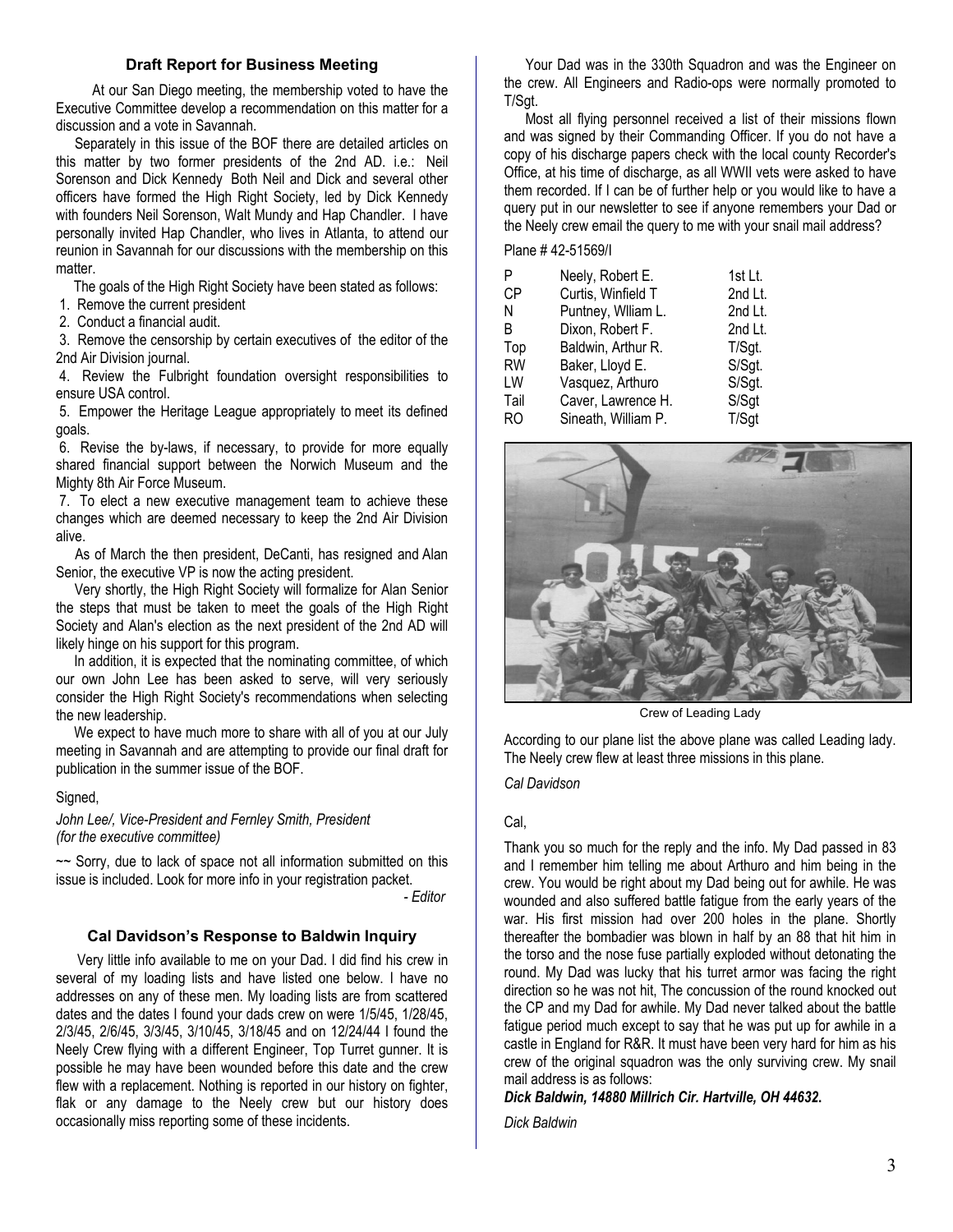## **As I Saw It**

#### *(The following excerpts are from "An Airman's Story" by Doug Garner of the 93rd BG)*

We are headed to Hamburg, Germany. As we approach the border of Germany, it is so beautiful up here at 20,000 feet, it is so clear you can see forever. My memory goes back to a time long ago, when I was raised on a dirt farm in central Alabama. Who could ever imagine that this country boy would be sitting in a tail turret of a B-24 five miles above the farmlands of Germany, gripping the controls of two 50 caliber machine guns, flying backwards and ready to fight for the freedom of this country? The view from this position is so spectacular. You are looking at all the aircraft that are flying formation behind you and we are all heading to Hamburg, Germany. Looking over the horizon you begin to see small dots appear. As the dots get closer and larger you identify them as your own fighters, P 51s and they have come to escort our bomb group to the target and back as their fuel consumption will allow.

I would like to take this opportunity to tell a story about a mission that was never completed. On December19, 1944, we were alerted to fly a mission. The 329<sup>th</sup> squadron of the 93<sup>rd</sup> was going to furnish the lead aircraft for several other bomb groups. Most of those bomb groups were already in the air, but we had a problem, the fog at Hardwick (our Base) was so thick you could cut it with a knife. The orders came down; the 329<sup>th</sup> would make an instrument take-off. We taxied out to the runway, my aircraft was number four in line. The fog was so heavy and it was hard to see the edge of the runway. Our bomb load was 12 RDX 500 pound bombs per each aircraft. With a roar of his engines, number one disappeared into the fog. Forty five seconds later, number two(Captain Marx's) aircraft disappeared into the fog and we all moved up in line. A few seconds later there was a thunderous explosion. Captain Marx had crashed at the end of the runway and eight of the bombs aboard had exploded. All eleven crew men were killed instantly. As our engine were roaring for take off, one word came down: "SCRUB, SCRUB". The mission was now scrubbed. The tragedy was not charged to enemy action, but the sorrow ran deeper than had the crew been lost in battle. The evidence of the crash stayed at the end of the runway for a long time. As we took off on other missions, it was a reminder of what happened that tragic morning.

Many years later, after I had been out of the service for a long time, I moved to Huntsville Alabama in 1966. And my memory went back to a long time ago, when Captain Marx's aircraft crashed and we were sitting on the runway awaiting our turn. There was an airman aboard his aircraft, Lt. R. K. Locker (the Copilot) and he was from Fayetteville, Tenn.. That is only 30 miles from Huntsville. For some reason, I decided to try to contact and go visit his relatives and tell them the story of that tragic morning. After several attempts, without any success, I was able to meet a family friend (the Vaughn Family) and conveyed my message. I still hope one day, I will be able to meet them in person before I too, will fade into the sunset and the story will be gone forever.



John Cadle, Joe Schwarzgrubber, Vernon Swaim

#### **Heritage League Addition a Big Plus For 93rd BG Savannah Reunion**

 John Marx, in his capacity as reunion chairman, has been working with his Heritage League counterparts to create some special events for our Savannah reunion. Our reunion and the Heritage League's convention occur at basically the same time in Savannah. The Heritage League is the legacy organization for the 2nd Air Division Assn. It is a worthy group doing many of the same things as the 93rd BG.

 I would suggest to any of our 93rd BG "Heritage Members'(Sons, Daughters, family and friends) Savannah will be a good time to join the Heritage League, if you are not already a member.

*Editor* 

#### **Urgent Fund Raising Campaign for The Mighty 8th Air Force Museum's Legendary B-24 Exhibit**

 As of 3/29/06, the fund drive for the Fighting Sam exhibit has received \$107,046. This leaves a balance due of \$17,954. Walter Mundy and his team are working hard with all Bomb Groups to meet this balance due ASAP. We of the 93rd have already give a significant amount by individual members and an additional \$2000 from our treasury. Your Executive Committee has pledged to Mundy an additional \$1500, of which \$500 was donated by members of your Executive Committee. We need your help to meet this goal. Please give this your immediate concern and hopefully support by sending a check to Treasurer, Cal Davidson before the end of June. We want to show all the other Bomb Groups how much the 93rd is behind the recognition of the B-24.

 It would be my hope that we can exceed our pledge with at least \$2500 being raised. So in the spirit of the 93rd, give this your serious attention and if you can't get it before the reunion, bring your checkbook! Thanks again for your support. Checks made out to 93rd Bomb Group.

 *See you in Savannah, Fernley Smith, President* 

#### **FOLDED WINGS**

Michael Debrino Jim Marchione Amos Dolliver **Bert Alexander** Lesley ScottWilford Duford Harry Gloss Harry Powers

George Karian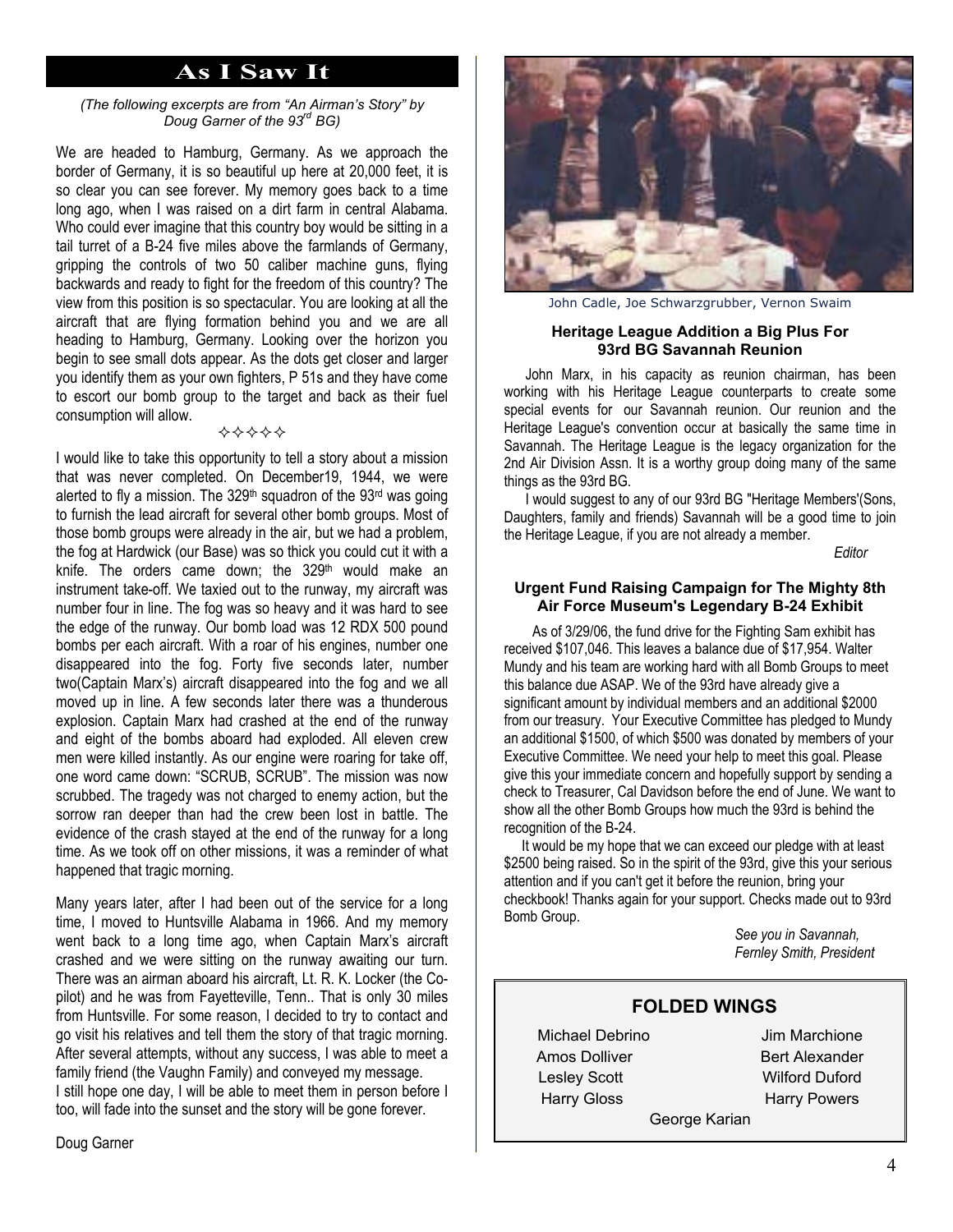# **93rd Bomb Group Reunion 2006 July 13 -17th** *Savannah, Georgia*

 $\geq$  Complete Registration Form and submit not later than Jun 15<sup>th</sup>

- ¾ Make check payable to **93rd Bombardment Group**.
- $\triangleright$  Mail completed form to:

Joe and Phyllis Duran 309 E. Santa Paula St Santa Paula, CA 93060 Phone: (805) 525-4681 Email: dogpatchraider@msn.com

 $\triangleright$  Make reservations not later than Jun 20<sup>th</sup> for the group rate.

#### Call **1-800-Holiday (465-4329)** Holiday Inn Savannah–Midtown 7100 Abercorn Street Savannah, GA 31406 (912) 352-7100

www.holiday-inn.com/sav-midtown

Please give the following group name/group code to reservation agent when making reservation:

### **"93rd BG Reunion" "NTB**".

The group rate is **\$84.95** plus 12% tax per room. Approximately \$95.15 per night.

Make travel arrangements to arrive in time for dinner at 6:30 PM on Thursday, July 13th.

Prepare to have a great time with old and new friends!

## **REUNION FEE REFUND POLICY**

Last minute cancellations at the San Diego reunion resulted in a loss of \$2,085 dollars. This loss results because we must guarantee your attendance to the hotel relative to all meals and other related costs. When you don't show, we still get charged for meals and other charges related to those meals.

We recognize that there will always be unforeseen events beyond your control, and we truly regret your personal inconvenience. However, your executive committee has decided that we must stay with our policy of "pay as you go" for reunion costs.

We have reviewed the choices: we can either add an extra amount to everyone's fees to cover last minute cancellations, or we can set a deadline date for cancellations after which the fees paid cannot be refunded.

In order to keep our reunion fees as low as possible, your executive committee has chosen the deadline date choice. Therefore, a deadline date, based on hotel contract requirements for each reunion will be provided to you at the time you make your reservations, and included in our reunion announcements in the Ball of Fire.

# *Registration Form*

**NAMES** *(Add more on reverse)* **Sunday Banquet Choice**

# $\Box$ Chicken Kiev  $\Box$ Prime Rib \_\_\_\_\_\_\_\_\_\_\_\_\_\_\_\_\_\_\_ Chicken Kiev Prime Rib \_\_\_\_\_\_\_\_\_\_\_\_\_\_\_\_\_\_\_ Chicken Kiev Prime Rib \_\_\_\_\_\_\_\_\_\_\_\_\_\_\_\_\_\_\_ Chicken Kiev Prime Rib

\_\_\_\_\_\_\_\_\_\_\_\_\_\_\_\_\_\_\_ Chicken Kiev Prime Rib

(Street)

 $\mathcal{L}_\text{max}$ (City) (State) (Zip)

Address:

Phone: Email:

## **OPTIONAL EVENTS:**

### **Friday, Jul 14th**

City Tour and Lunch with the Heritage League - \$45.00

## **Saturday, Jul 15th**

Golf Outing with the Heritage League Contact Vicki Brooks Warning to arrange tee time vkwarning@comcast.net

### **CALCULATE YOUR REGISTRATION FEE:**

The Registration Fee Includes:

Dinner for Four Evenings, Riverboat Sunday Brunch, Transportation, Museum Admission, Hospitality Room, Door Prizes

Number of adults in group:  $X$  \$ 206 =

Number of children ages 11 & 12 \_\_\_\_\_\_ X \$192 = \_\_\_\_\_\_\_\_\_\_\_

Number of children 10 and under  $\frac{X \cdot 174}{2}$ 

Optional City Tour & Lunch  $X$  \$45 =  $\qquad \qquad$ 

**TOTAL** \$ \_\_\_\_\_\_\_\_\_\_\_\_

**Savannah Reunion Fee Refund Policy:**  No refund will be made after July  $1<sup>s</sup>$ 

*Please complete form and enclose check for the total amount.* 

# *See you in Savannah!*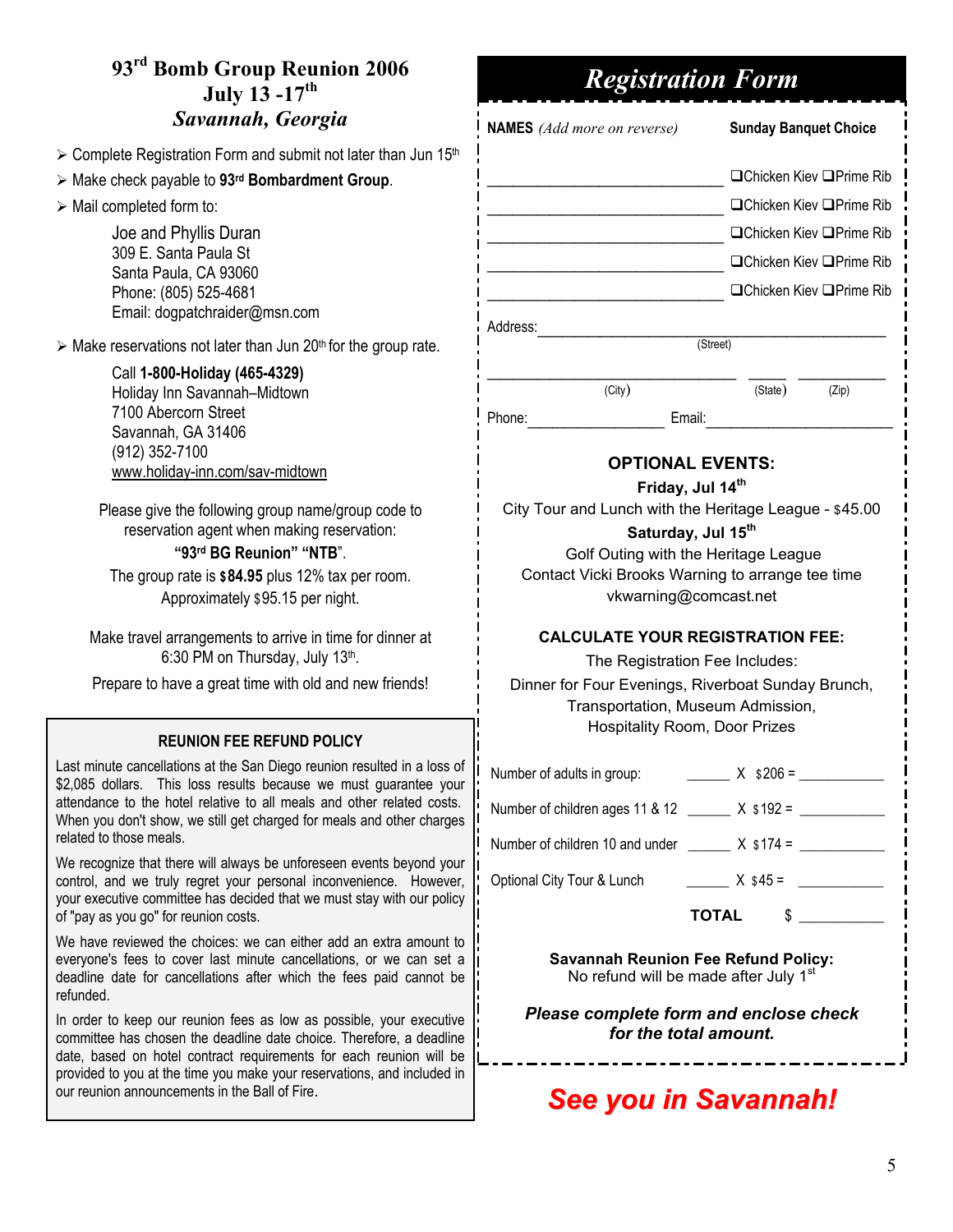# **93rd Bomb Group Savannah Reunion July 13th – 17th, 2006**  *Schedule of Events*

## **Thursday, July 13**

| $1:00$ pm<br>$2:00$ pm | Executive Lunch & Meeting<br><b>Hospitality Room open</b>                                                                                                                                           |
|------------------------|-----------------------------------------------------------------------------------------------------------------------------------------------------------------------------------------------------|
| $6:00 \text{ pm}$      | Early bird arrivals can visit mighty. 8th AAF Museum<br>Southern Buffet at the Holiday Inn                                                                                                          |
| Friday, July 14        |                                                                                                                                                                                                     |
| $9:30 - 11:30$ am      | Hospitality Room open                                                                                                                                                                               |
| Optional - 12:00 am    | Guided 90-minute tour of Old Savannah in 'trolley' followed by special lunch;<br>round-trip from our hotel \$45 per person includes tips.<br>We will join the Heritage League for this joint event. |
| $2:00$ pm              | Heritage League will host a Historians' Roundtable. (Don Morrison will attend.)                                                                                                                     |
| $4:30 - 5:30$ pm       | <b>Hospitality Room open</b>                                                                                                                                                                        |
| $6:00 \text{ pm}$      | Buffet Dinner (Baked Ham & Sliced Turkey) at the Holiday Inn                                                                                                                                        |
| $8:30$ pm              | <b>Hospitality Room Open</b>                                                                                                                                                                        |

## **Saturday, July 15**

Optional - Golf Outing with Heritage League. Please contact Vicki Brooks Warning at vkwarning@comcast.net to reserve your spot and be given information on course, fees, start times, pairings.

| 10:00 am          | 93 <sup>rd</sup> Business Meeting & Educational Program at Holiday Inn         |
|-------------------|--------------------------------------------------------------------------------|
| Lunchtime         | Lunch on your own                                                              |
| 1:00 and 1:30 pm  | Buses Depart for Mighty 8th AAF Museum                                         |
| 3:00 and 3:30 pm  | Buses return from museum to Hotel                                              |
| $4:30$ pm         | Buses Depart for Memorial Service at the Museum                                |
| $5:00 \text{ pm}$ | Memorial Service, Memorial Chapel at the Museum, Heritage League hosts 93rd.   |
| $6:45$ pm         | Dinner buffet at Pirates House Restaurant serving food in Savannah since 1753. |
|                   | Discounts for children under age 10                                            |
| $8:30$ pm         | Buses return to Hotel                                                          |
| $9:00$ pm         | <b>Hospitality Room Open</b>                                                   |
|                   |                                                                                |

## **Sunday, July 16**

|                        | Morning worship on your own – Church list available from Hotel  |
|------------------------|-----------------------------------------------------------------|
| $11:15$ am             | <b>Buses depart</b>                                             |
| $12:00 \text{ pm}$     | River Street Riverboat Co. Sunday Brunch Cruise departs pier.   |
|                        | Discounts for children under age 12                             |
| $1:30$ pm              | Boat docks at pier. Return to the hotel or revisit the museum.  |
| $1:45$ pm              | Buses depart for Holiday Inn and Mighty 8th AAF Museum          |
|                        | Buses return to hotel from museum                               |
|                        | 93rd Farewell Banquet (Prime Rib or Chicken Kiev) - Holiday Inn |
| $9:00$ pm              | <b>Hospitality Room Open</b>                                    |
| $3:00$ pm<br>$6:00$ pm |                                                                 |

## **Monday, July 17**

Travel Day